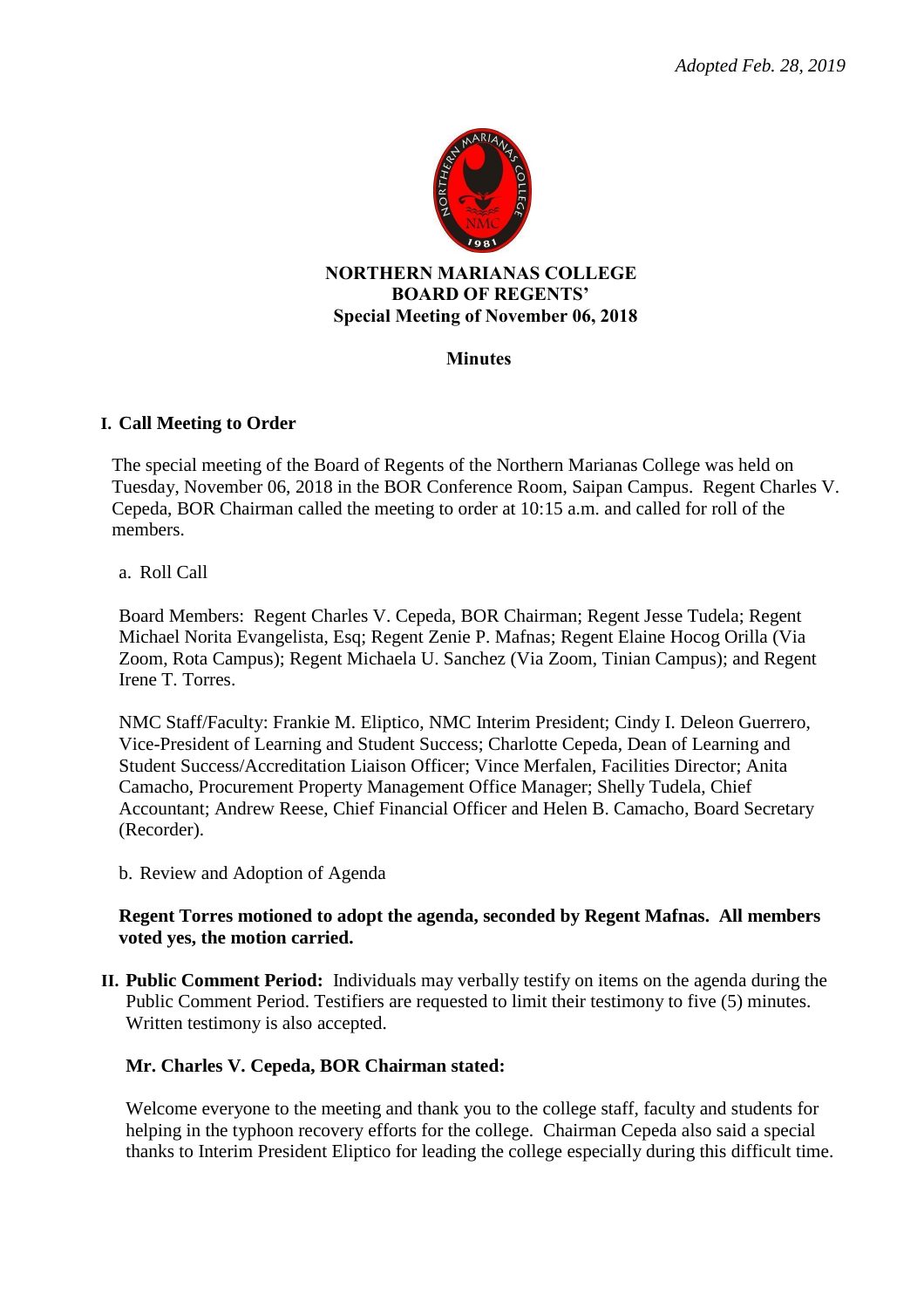## **Regent Michael N. Evangelista stated:**

- Regent Evangelista welcomed and thanked the staff for all their hardwork and sacrifice during this difficult time. He added that everyone is very much appreciated for making
- the time to help out especially as everyone has their own challenges at home but chose to help in the recovery efforts.

#### **III. New Business**

#### **a. Post Typhoon Recovery Activities**

Frankie M. Eliptico, Interim President also took the opportunity to thank the many individuals who acted quickly and swiftly after the typhoon to plan, secure and clean up the campus. He commended the facilities team, finance office and academic department for stepping up to the challenge. As a result, buildings N, O, and P were able to receive power and most of the debris around campus is almost complete. Interim President Eliptico also highlighted some important details in the activities post typhoon recovery efforts below:

- 1) Daily Meetings between NMC and FEMA officials.
- 2) Meeting with the Governor's Office and other government agencies who have extended their assistance in the recovery efforts.
- 3) Community Colleges from the region and other national organizations such as WICHE and WASC have also reached out to the college to offer their assistance to include waivers for our memberships.

Interim President Eliptico assured the board that the college will bounce back from this especially with the support from the Regents, FEMA and many other organizations who are helping out. IP Eliptico introduced Vince Merfalen, Facilities Director discuss the building assessments.

 Vince Merfalen, Facilities Director gave an update on the building assessment in the following phases.

## **SAFETY**

- 1) Identify where to start with minimal risks.
- 2) Commenced with clearing the debris.
- 3) Identified the extent of the damage based on the preliminary assessment:
- 4) 33 classrooms are damaged;
- 5) Building K took the least damage and will be functional in the next couple of days.
- 6) Adult Basic Education building collapsed.
- 7) Bookstore took a severe damage; the roof frame collapsed.
- 8) Building L has signs of stress to the concrete making it an unstable building.

## **ASSESSMENT**

In sum, most of the buildings have major damages; most of the damages came through the roof. The furniture and technology were all exposed to the weather and the rain. The details of those buildings and the contents are in the spreadsheet.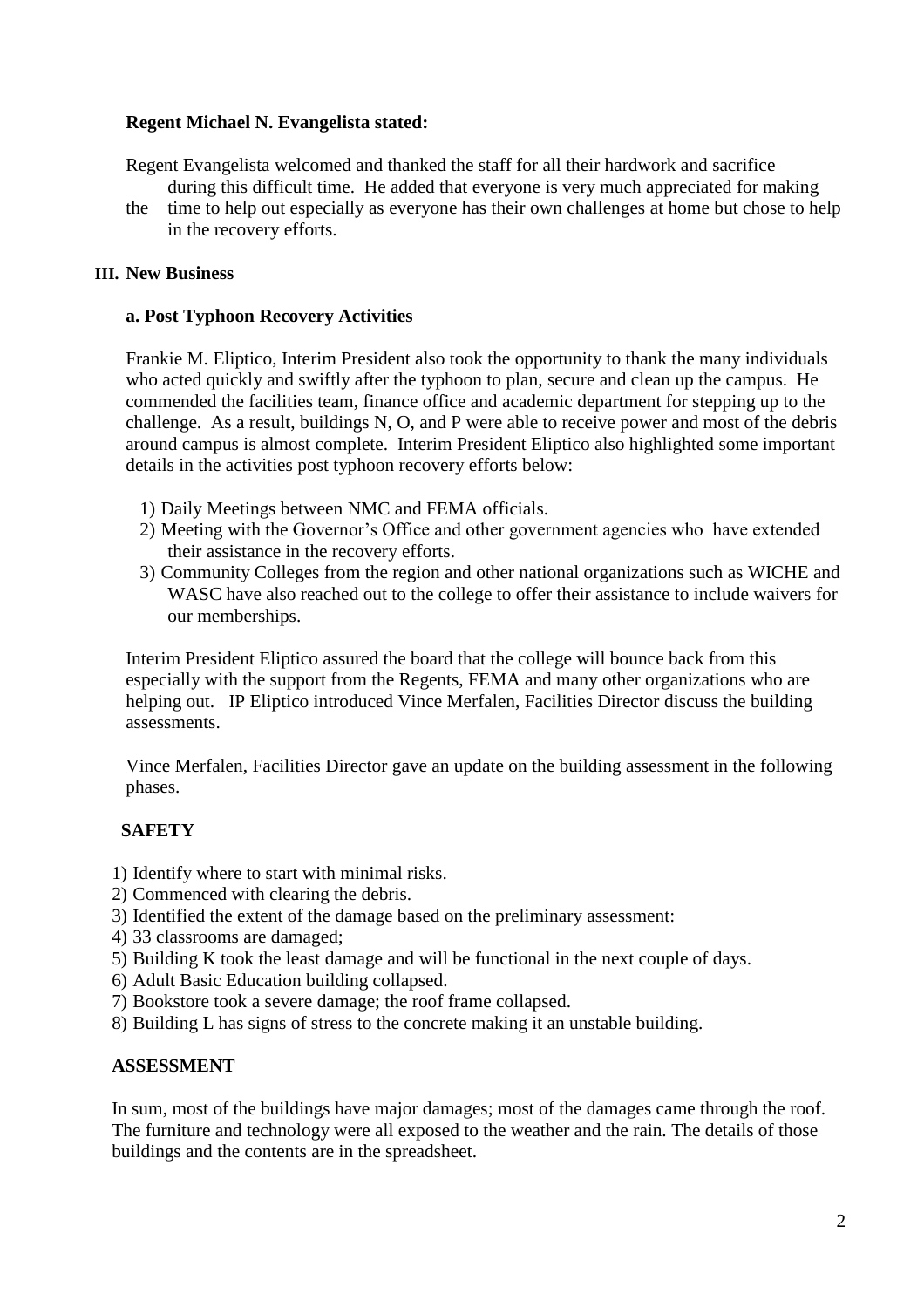At present time, the walkways have been cleared as well as the major items around the buildings and now have access to them. Employees have been asked to retrieve their items from buildings that have already been cleared for access. They are also asked to do an assessment of the property to follow with another process with the procurement and property management.

**REBUILDING:** The next step is rebuilding.

Vince also indicated that the first thirty days following a disaster is very critical. In the process of FEMA and the federal assistance for damaged areas, the first thirty days is when they restore the critical infrastructure. The college is included in this category. Because of this, FEMA and the supporting agencies like the Department of Defense will make available to us temporary structures at their expense. Based on the current situation of the buildings such as Building T and Building L, temporary structures can be built in the respective areas where they once stood. A handout was provided to the Regents indicating color codes in purple where the temporary structures will be erected.

**COST TO REBUILD:** Estimated at Nine Million dollars.

Interim President Eliptico noted that all the classrooms suffered major damages and is hopeful to rebuild atleast two brand new structures. Regent Torres inquired about building upwards. IP Eliptico indicated that it is a great idea and it is also in line with the longer-term goals of the college.

Regent Tudela also recommended that the college document all its expenses so that it'll be an easier process for when the time comes for FEMA to reimburse the institution. IP Eliptico assured the board members that this is already ongoing and implemented by the finance and procurement offices.

Cindy I. Deleon Guerrero, Vice-President of Learning and Student Success mentioned that the U.S. Department of Education has a program called Project SERV. It's a grant that is given to education institutions including those in higher education to help with the cost of recovery to include natural disasters, school shooting, etc. The academic team is coming together to help with this application.

Regent Mafnas also shared that there are two types of resources available through the housing authority namely the Community Development Block Grant and a Section 108 Loan Program. She explained that in the event that we are able to get this CDBG grant, the Northern Marianas Housing Authority (NMHC) will be able to and can borrow up to five times the annual grant amount for a total of maybe Five Million dollars. The Section 108 Loan Program however, is a loan. The process is that NMHC would have to be the grantee and then NMC or anybody else could be the subgrantee. She added that the way it is paid back is housing would just defer the allocation of funding for five years.

IP Eliptico thanked Regent Mafnas for the information and he also indicated that the college would need to reach out to her to discuss the NMC Gymnasium. This topic has come up with FEMA. The A&E is nearly finished; 99 percent complete. Because it is a CDBG grant, the college would have to first see the commitment and obligations it already has with the U.S. Housing Authority. Regent Mafnas said that she'd ask HUD and hope that they can give the college an extension.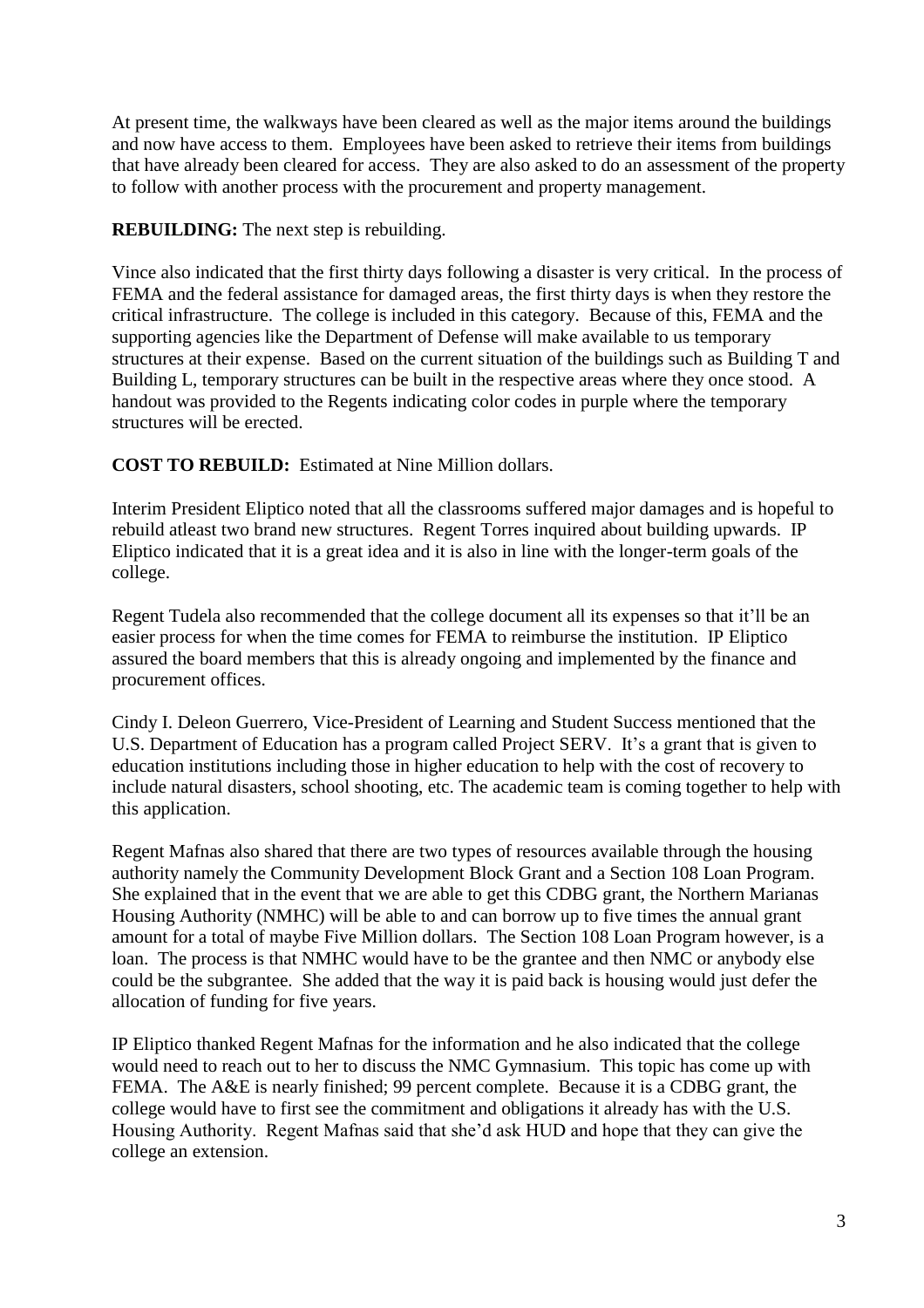## **SCHEDULE OF RESUMING CLASSES**

Vice President Deleon Guerrero provided a report and highlighted some important details below as a result of the typhoon.

Due to complete or extensive damages to classroom and office buildings, the following temporary relocations have been made:

- 1) Department Chairs are situated in the Archives.
- 2) The counselors have been temporarily relocated to the Human Resources conference room and the CDI Grants Writer office.
- 3) Project Proa is also temporarily situated at the Testing Center.
- 4) ABE staff have temporarily moved into the Office of the Vice President for LSS.
- 5) UCEDD are temporarily sharing space with the Dean of LSS.
- 6) The Student Resource Center will be set up at the Library with a second area in the Testing Center, if needed, to allow students the opportunity, space, equipment, and internet connection, to be able to apply for FEMA assistance and other resources that may be available to them.

The 10-month faculty and adjunct faculty are not required to report to work until classes resume. However, 12-month faculty and staff have officially reported to work today.

A handout was shared with the board members that outlines the stages of the plan for resumption of courses. The plan for the resumption of courses is *tentative and highly dependent* on the availability of spaces in these private buildings that are conducive to classroom teaching and learning:

## **PHASE I: Within 4 Weeks**

Resume afternoon and evening classes at off site locations (currently exploring classroom space at Saipan Southern High School, Mt. Carmel High School and other private facilities on Saipan).

## **PHASE II: Within 10-14 Weeks**

Resume classes at NMC in 1) repaired / renovated facilities and in 2) temporary structures provided by FEMA. Some courses may need to continue at off site locations depending on availability of classroom and lab space on campus.

## **PHASE III: Within 16-24 months**

Classes resume in new / substantially renovated classrooms funded by FEMA 428 Alternative Procedures projects and or funding made available through bond, USDA loan, etc.

VP Deleon Guerrero concluded her updates and asked Charlotte Cepeda, Accreditation Liaison Officer to provide a WASC Accreditation update regarding the adjusted schedule and important deadlines. Charlotte Cepeda, ALO provided this update below.

# **WASC ACCREDITATION UPDATE**

Charlotte Cepeda, Accreditation Liaison Officer provided an update on accreditation matters and highlighted important information regarding proposed extensions for important reports: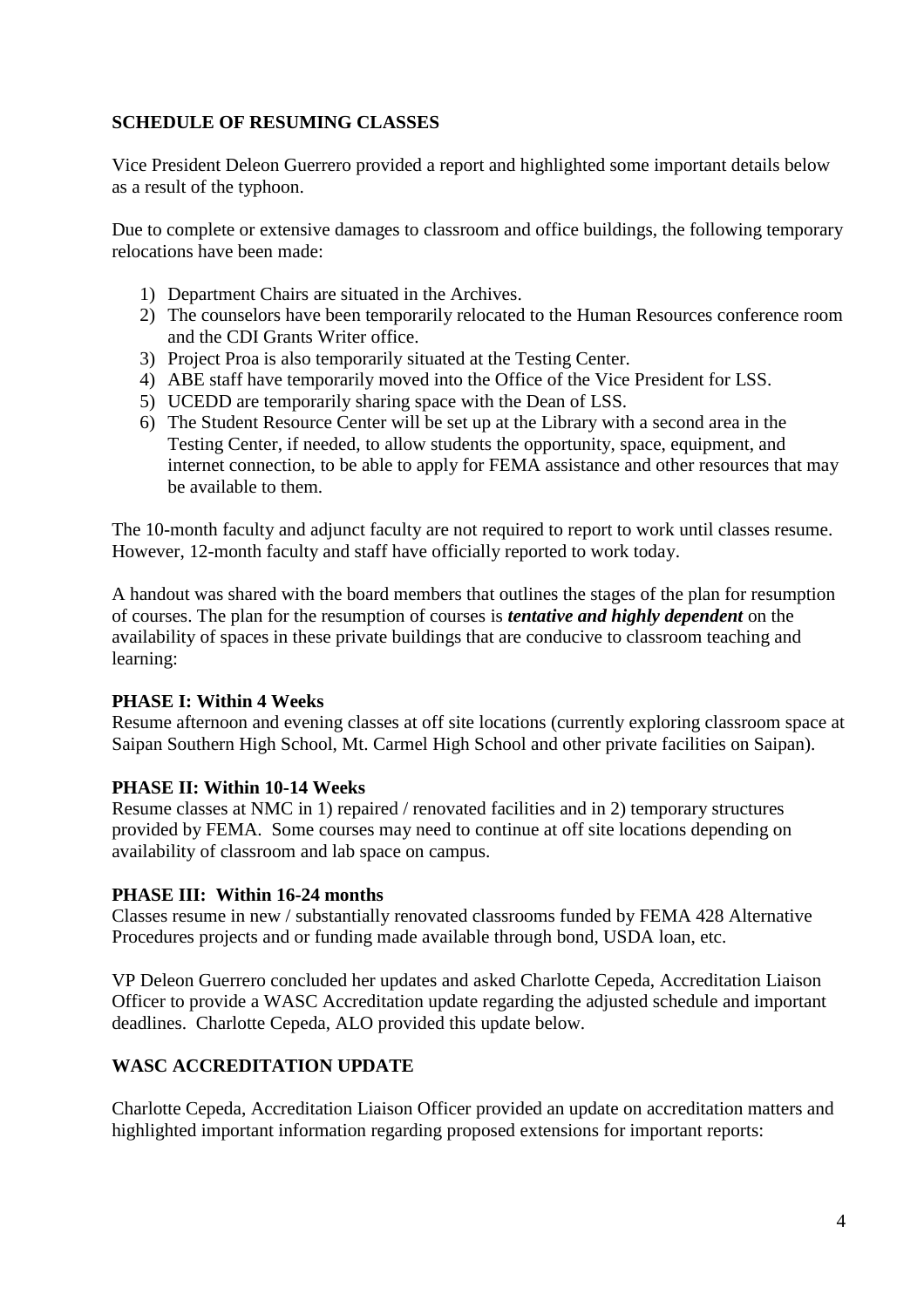- 1) Maureen Maloney who is the WSCUC Vice-President and NMC's Accreditation Liaison Officer was scheduled to be on island in October, however, due to the recent typhoon and destruction, understandably she is rescheduling her visit for May or June 2019. The purpose of her visit is to provide awareness of WSCUC Standard and Criterion for Review (CFRs) and guidance in preparation of our 2019 report/Self-Study for 2020 Reaffirmation Report.
- 2) Progress Report extended to March 1, 2019.
- 3) Offsite Report extended to February 3-7, 2020.
- 4) Accreditation Visit extended to September or October 2020.
- 5) Annual membership of Seventeen Thousand Dollars will be waived.

Interim President Eliptico added that the commission is very much aware of our situation and has also given us ample time to be able to prepare the reports.

Regent Evangelista inquired if the college lost any employees as a result of the typhoon. IP Eliptico indicated that one employee has decided to move back to the states. VP Cyndi shared that in the midst of all the chaos and devastation, it was especially lifting to see our staff and faculty ready to tackle these challenges despite our situation.

Chairman Cepeda thanked everyone for their presentation and also inquired about conditions of the Rota and Tinian campuses. Interim President Eliptico indicated that the Rota Campus has minimal damages from typhoon Mangkhut and Yutu. The impact at the Tinian campus is also minimal.

Maria Aguon, NMC Tinian Center Executive Director provided an update. She indicated that the damages are very minimal. There were some damages and flooding in the classrooms. But overall, the condition of the buildings are okay and hopes that we can build solid buildings in the future.

At this time, Chairman Cepeda recognized Regent Orilla. Regent Orilla indicated that she supports the needs of the institution especially during this difficult time. She added that she fully endorses the exigency resolution as proposed.

## **b. Exigency Resolution relative to the Typhoon Recovery**

#### **Regent Orilla motioned to adopt the exigency resolution, seconded by Regent Sanchez.**

**Questions and Comments**: Regent Evangelista made a recommendation to insert the words "demands and requires" on Page 2, last paragraph of the resolution.Legal Counsel Mark Scoggins indicated that a resolution to implement *Section Eight: Emergency Procurements (95- 50.8-100*) of the procurement policy is not necessary but it is certainly good that the board acknowledge that we are in an exigency situation.

Regent Evangelista also stated that although a resolution is not necessary, it is good practice as well. Chairman Cepeda also echoed the boards sentiments that the board's approval today is to simply show its support of the college in its recovery efforts. **All Regents voted yes, the resolution is adopted as amended.** 

**IV. Executive Session** (At any time during the scheduled meeting of the Board of Regents maybe required to enter into executive session to discuss matters deemed privileged and confidential)